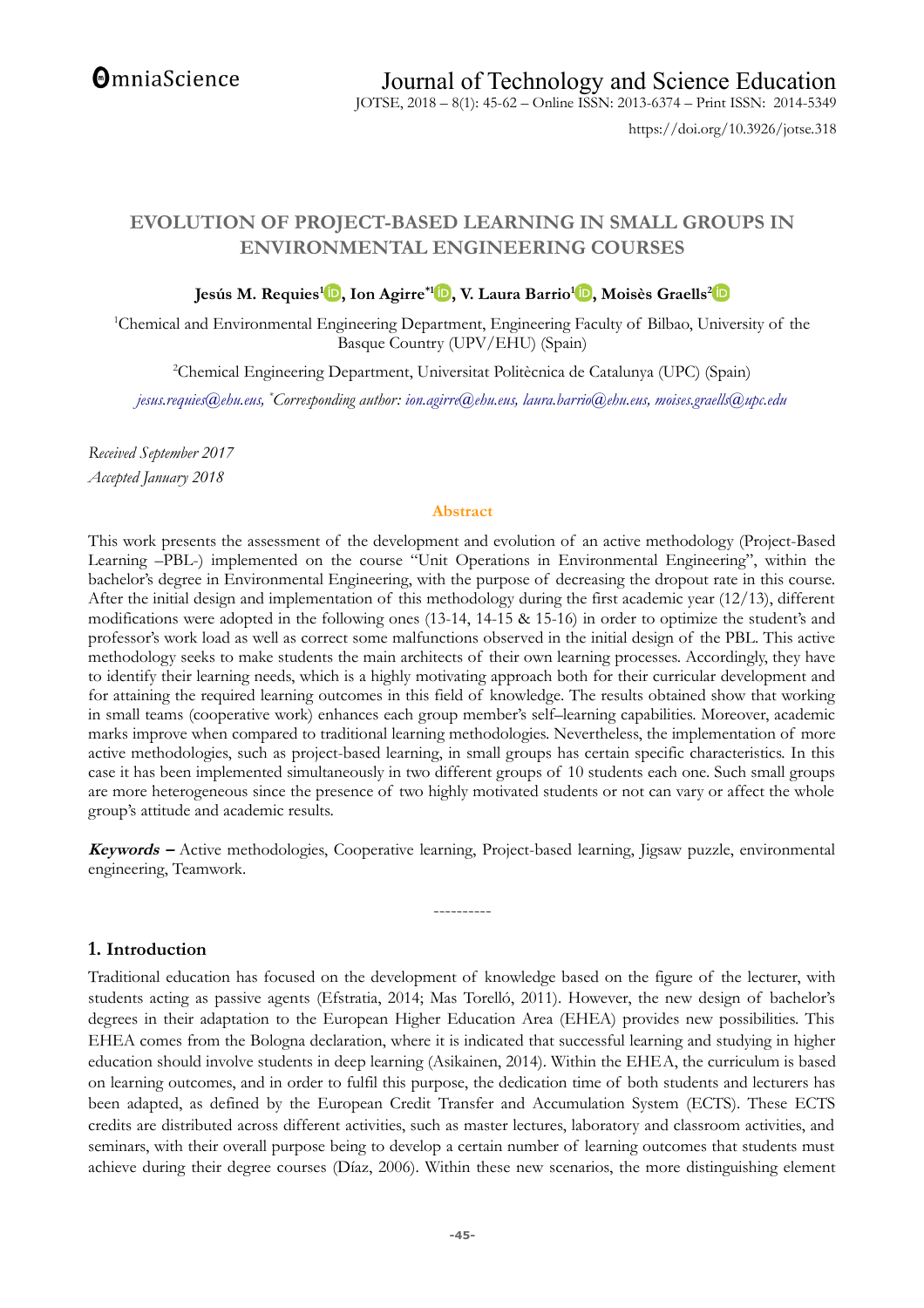with respect to the previous system is the student's role, whereby the current one is more active, making the individual the main architect of their own learning. The main consequence of this change is that more active methodologies are required for achieving this goal (Lucas-Yagüe, Coca Sanz, González Benito, Cartón López & García Cubero, 2011). V.M. López developed formative assessment systems to improve learning in order to adapt students to real workload (López-Pastor, 2011). In addition to this, in the higher education of the twenty-first century the most crucial goal is fostering and stimulating the development of lifelong learning skills such as problem solving and critical thinking (Dolmans, Loyens, Marcq & Gijbels, 2016). Some authors like Dinsmore and Alexander (2012), think that it is necessary the investigation of deep and surface learning to have a critical discussion in any area. However, sometimes this kind of results may be ambiguous and result in inconsistent findings, probably due to the conceptualization of the deep and surface learning and the way in which the concepts are measured. To avoid this type of problems, they propose several actions:

- define clearly, starting from a clear theoretical framework, what deep learning is,
- investigate deep learning within a specific learning context, since the context may influence deep learning, and
- measure deep learning by means of valid tools.

Taking into account these recommendations, it is necessary to make a decision about the employed methodology, since this methodology should convert the students in the main actors of their learning process; it also should provide a critical thinking to a deep learning, and finally, it should measure the student knowledge in the best way possible.

Among the different active methodologies, Project-Based Learning (PBL) is one of the most important ones in the field of engineering. PBL provides students with the responsibility and the opportunity to take part in their own learning process. The core notion of PBL is the focus on real problems that capture students' interest and provoke serious thinking, as students need to acquire and apply new knowledge in an open problem-solving context (Ergül & Kargın, 2014). The PBL is based on the resolution of an openended project to acquire a deep learning of specific skills in a certain subject. During the PBL, students work in small groups where the open-ended project is discussed before any preparation. This initial brainstorming is used to activate student´s prior knowledge since they are not able to fully understand the presented scenario. After the initial brainstorming, the students have an adequate individual self-study period. Afterwards, the students gather again a discussion about the scenario while the professor facilitates the discussion with different driving questions, tips, or tools for a better understanding of the initial scenario and facilitate the acquisition of the required skills in order to solve the problems (Barrows, 1996). This methodology combines the individual self-study and team-work to acquire the skills to solve the project. Thus, the PBL methodology encourages a deep approach to the learning since the students have to discuss in groups relationships among concepts and principles, integrate different literature resources, apply this concepts and principles to the proposed initial scenario/project (Dolmans et al., 2016). The desired aim of this type of methodology is to help the student to build a broad and flexible learning process that may be transferred to other academic or non-academic spheres, develop different skills to solve problems efficiently, self-learning skills, take advantage of cooperative learning, and therefore learn how to work in a team, and be inherently motivated to learn (Hmelo-Silver, 2004). Although autonomous learning is very important, the lecturer's role as a guide is also essential (Barrows, 1996; Cheong, 2008). However, this change in role implies an additional workload. What's more, students may be somewhat reluctant to adopt the new role, since it requires more effort, and it is easier for them to adopt the passive role they would have had with a more traditional learning methodology (Baptiste, 2003). Therefore, the role of the professor is very important in PBL, not also as a guide of the student in the learning process but also as motivating their students to catch the new role.

First experiences on active methodologies were mainly based on problems. For example, the McMaster University Faculty of Health Sciences (Canada)was the first one that established a new medical school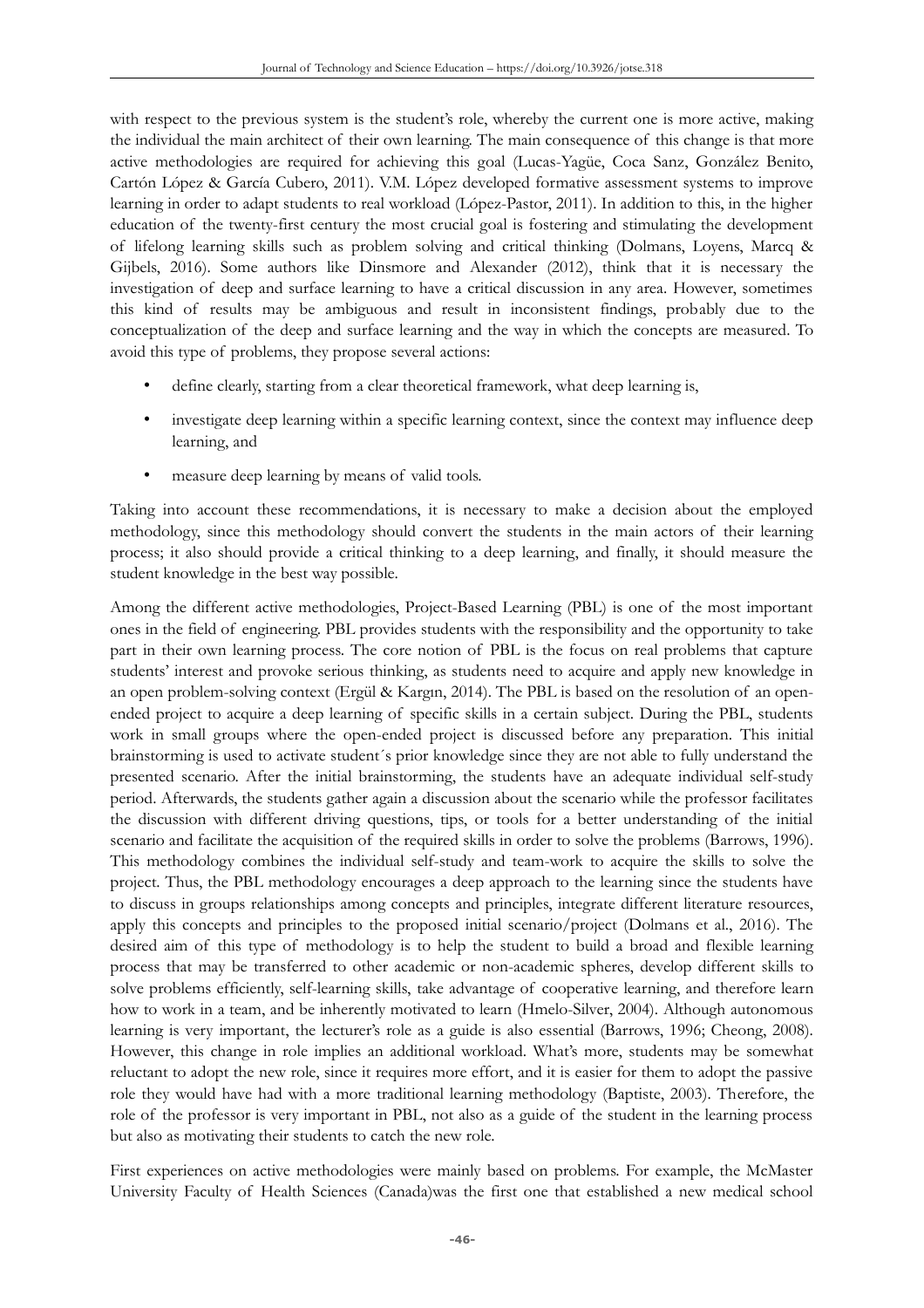with an innovative educational approach to be used throughout its entire three-year curriculum, an approach that nowadays is known worldwide as Problem-Based Learning (Barrows, 1996). At about this time, the college of Human Medicine at Michigan State University (USA) implemented a problem-solving course in its preclinical curriculum. This experience was the motivation for new medical schools such as Maastricht (Netherlands), Newcastle (Australia), University of New Mexico (Mexico), University of Hawaii (USA), Harvard (USA), University of Sherbrooke (Canada) and others (Barrows, 1996). As it can be observed, there are a great number of Universities in USA.In the case of the engineering area, this methodology has been applied at McMaster University, Aalborg University (Denmark), and at University of New South of Wales (Australia), among other important universities. One step forward is the PBL in which more realistic scenarios are proposed to the students. Usually this methodology takes several weeks instead of the several days. Moreover, due to the open orientation of the scenario, students must look for more information in the literature and choose their own strategy. However, there are also several similarities: students work in groups, professor's guidance is essential as well as the non-face to face learning.

As it can be observed, all these experiences involve a wide range of different fields of knowledge: engineering, medicine, science, etc. In all of them, the student must develop different strategies in order to pursue a real project. Successfully completing the given project requires students to detect their learning needs and develop their competences on their own accord. There are also some experiences in the engineering area, for instance, Professor Felder (Bullard & Felder, 2007a, 2007b; Felder, 1996; Felder & Brent, 1994; Prince & Felder, 2006; Slavin, 2010) was among the pioneers in the application of this kind of methodology in the Chemical Engineering area. This area, together with Environmental Technologies is the main field of knowledge taught on the course under study in this paper. Based on these experiences, and the formulating PBL characteristic, it was concluded that PBL can also be implemented in environmental engineering courses.

# **2. Objectives - Course context**

This work presents the assessment of the development and evolution of an active methodology (Project-Based Learning –PBL-) implemented on the course "Unit Operations in Environmental Engineering", within the bachelor's degree in Environmental Engineering at the Engineering Faculty of the University of the Basque Country. It corresponds to the fifth semester; it is compulsory, and it has been assigned six ECTS credits distributed in 15 weeks.

This course contains many abstract concepts related to mass transference phenomenon and phase equilibria, and once these concepts are acquired, students have to analyse, understand and design a unit's core operations and the processes to be applied in typical problems of environmental engineering. Table 1 shows a summary of the most important learning outcomes to be acquired. The students consider it as a "tough" course in comparison with other courses of the degree. Thus, historically the dropout rate of the students has been very high (around 30-40%); they start not attending the lectures and finally they do not take the final exam. From the educational point of view, this issue represents a problem and these dropout rates must be decreased.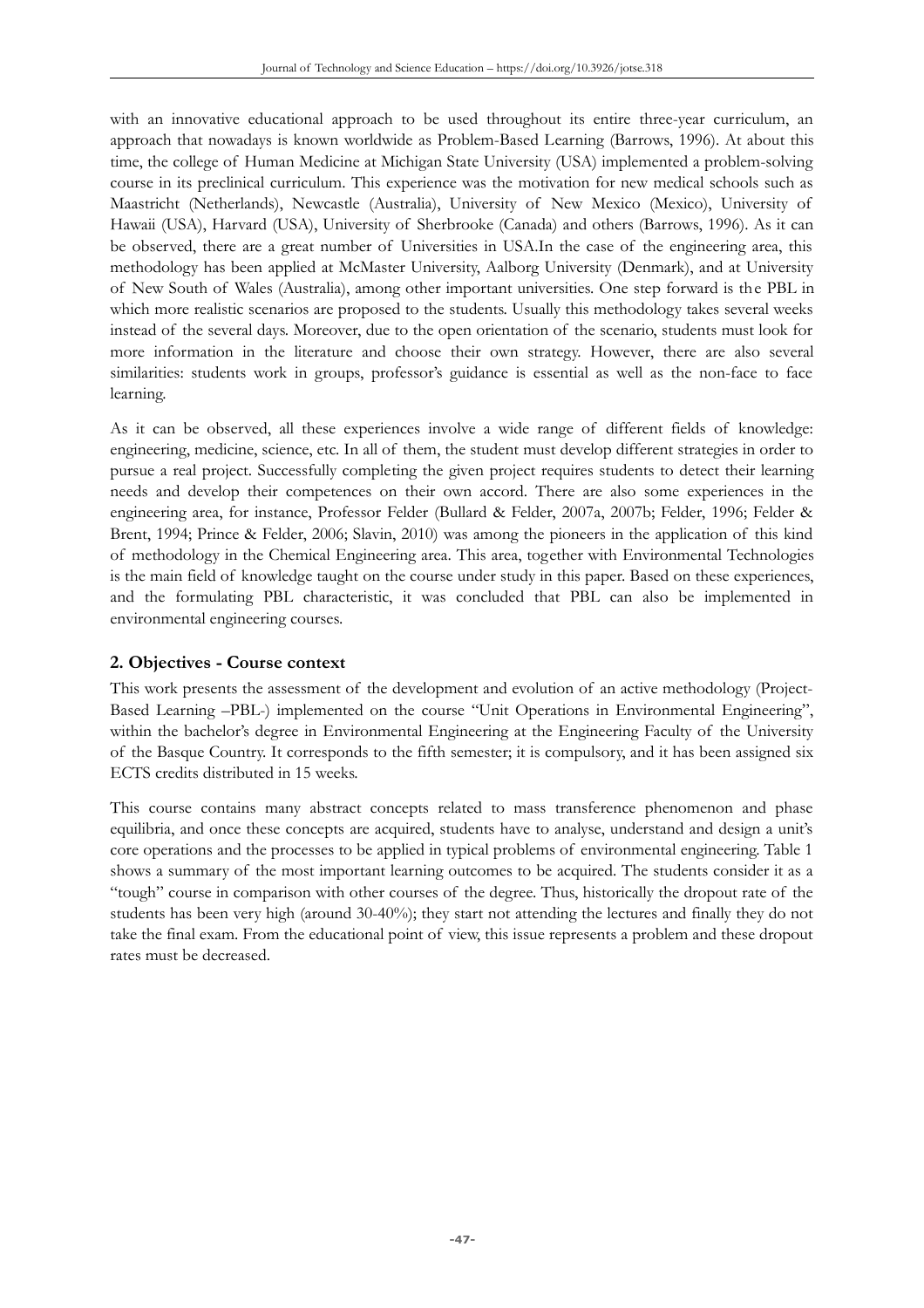| LO1.              | Know and comply with current legislation when environmental engineering is in any way involved in  |
|-------------------|----------------------------------------------------------------------------------------------------|
|                   | the development of different kinds of projects.                                                    |
| LO1.              | Gain expertise in the analysis, design, simulation and optimization of those processes (natural or |
|                   | not) with environmental relevance.                                                                 |
| LO <sub>2</sub> . | Take part in the design, development and execution of different engineering solutions to           |
|                   | environmental problems, including the evaluation of alternative strategies.                        |
| LO <sub>3</sub> . | Know how to use concepts such as mass and energy balances, mass transfer, separation operations,   |
|                   | and the engineering of chemical reactions.                                                         |
| LO4.              | Make use of different design and management concepts in real operating conditions and in the       |
|                   | simulation of processes involving environmental engineering, heat transmission, fluids, or mass    |
|                   | transfer units.                                                                                    |
| LO <sub>5</sub> . | Learn to write engineering reports (cross-learning outcome)                                        |

Table 1. Learning outcomes of "Unit Operations in Environmental Engineering" course

In this context, during the 2012/13 academic year, PBL was implemented during the first eight weeks out of a total of 15 weeks (three ECTS credits). In the following three academic courses (2013/14, 2014/15 and 2015/16), based on the experience gained, the PBL was modified/optimized to include a number of minor changes with a view to improving the self-learning process, correcting some malfunctions observed in the initial design of the PBL and optimizing the student's and professor's work load. The main objective of the PBL implementation was to decrease the mentioned dropout rates of this course and improve the learning process by means of a motivation increase using an active methodology.

Hence, this paper explains the development and evolution of the active PBL used in the aforementioned course. Finally, the results recorded both in the implementation and in the evolution of PBL will be discussed.

# **3. Methodology and activities**

## **3.1. Learning methodologies**

Students had to carry out the project described below. In order to do so successfully and achieve the corresponding learning outcomes, different activities were programmed. Some of these activities had to be carried out in small groups and some of them individually. The group activities prevailed in order to take advantage of teamwork, but individual tasks were also implemented in order to ensure the five elements of cooperative learning: positive interdependence, individual and group accountability, interpersonal and small group skills, face-to-face interaction, and group processing (Walker, 1996). The groups had three members, and they were randomly formed.

The procedure for tackling the project is as follows: first of all, a driving question is submitted to the students, and then a more detailed and realistic scenario is presented to them. Both the driving question and the scenario must be as motivational as possible. This paper reports the experience and evolution of PBL over the last four academic years. However, it should be noted that although the PBL scenario was similar in all the cases, a number of changes were made each year. Thus, during the first two years the students had to deal with the environmental problems that a coal-fired power plant can cause in the atmosphere. They had to study combustion conditions, the production of sulphur-containing gases, and their minimization by means of the design of an appropriate absorption column, which is one of the most important unit operations in environmental engineering. Although the general scenario was quite similar over these two academic years, it was not as open during the second year as in the first one, and it was slightly more delimited. In the third academic year, although the main structure of the PBL was maintained, the driving question and the scenario were changed to avoid information transfer among the students from one year to the next. Thus, the new driving question and the new scenario were related to the possibility of  $CO<sub>2</sub>$  capture from a combined gas-steam turbine power plant, which is located nearby the Engineering Faculty where this course takes place. Again, the students had to study combustion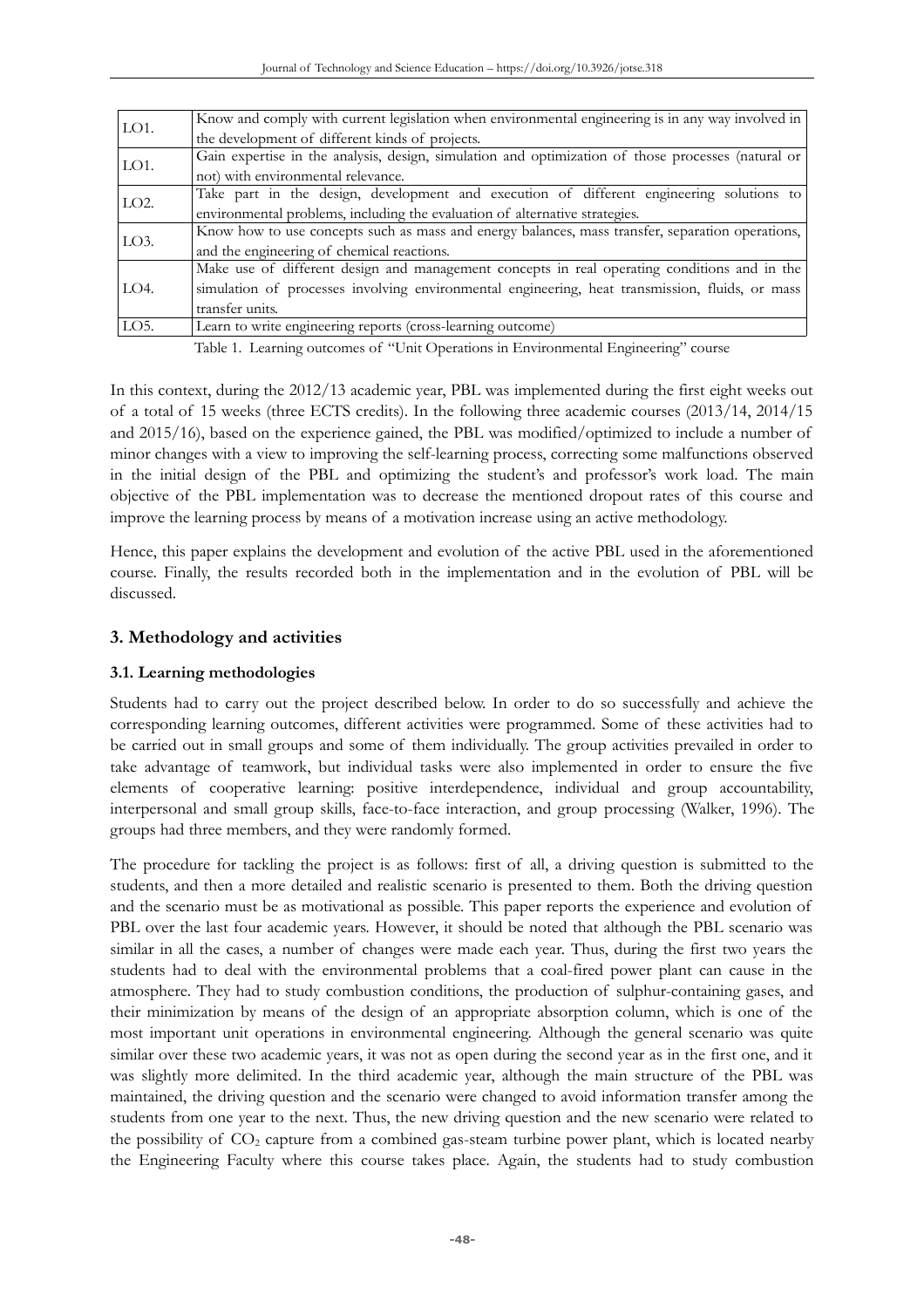conditions, find out which pollutants are produced, and how  $CO<sub>2</sub>$  can be captured, designing the corresponding installation. The driving question and the scenario proposed are as follows:

*What can the environmental engineers of "Boroa" combined cycle plant do in terms of climate change? You are a group of environmental engineers hired by the "Boroa" plant. Because of the climate change, your boss wants to reduce CO2 emissions, and by the way give a greener image of the plant. In Europe and America, several plants have implemented several CO2 capture systems and your boss wants to follow this path to give a greener image to the company.*

*He has asked you to develop and design a project to achieve that goal, indicating what processes, equipment would be needed as well as the operating conditions and the dimensions they should have. Your boss, anticipating that there may be major changes in the plant, wants to minimize other types of gaseous emissions and asks you to reanalyze the entire combustion system of the plant.*

*Once finished the project asks you to give a detailed report of the project and then explain it to him by means of a poster.*

\*"Boroa Combined Cycle Power Plant" is located at 20 km from the engineering faculty where this subject takes place.

The students have to reach to know their learning outcomes. Thus, the steps that they have to analyze are the following ones:

- How a combined cycle power plant works in general and its combustion process in particular.
- All the combustion process by means of material and energy balances and real data obtained directly from the plant.
- Commercially available  $CO<sub>2</sub>$  capture techniques and decide which of them can be applied in the plant.
- Design the chosen  $CO<sub>2</sub>$  capture facility (like an absorption column).

In this way, the students will cover different topics like mass and energy balances, mass transference, absorption columns and the design of packed/tray columns by means of a real scenario and working with real data.

Different activities were carried out over eight weeks (duration of the PBL process) in order to develop and achieve the different learning outcomes after presenting the aforementioned scenario:

- Brainstorming: this process generates a plethora of ideas in a short period of time. It is a good tool for generating questions and jointly developing the path to be followed in the PBL process. As a precaution, a few guide questions need to be prepared (which type of fuel uses a combined cycle power plant? Which is its composition? How it works? Which are the main pollutants? …), especially during the first days when the students tend to be more reserved. This activity is employed after presenting the scenario; students have to leave the classroom with a list of ideas/questions to be answered in order to understand which the structure of the project is.
- Participatory "master classes" or small talks of 15-20 minutes were implemented in the second academic year. They are not true master classes, as their purpose is to provide the students with a small amount of information to help them develop the rest of the information for themselves. This type of activity is used to guide students in some topics that can be broad and quite complex (Smith, Sheppard, Johnson & Johnson, 2005). One example of this kind of small talks is a brief explanation about mass transfer and mass transfer coefficients. As there are whole books incorporating mass transfer concepts and developing complex equations, our experience is that students get lost without a short explanation in order to guide them.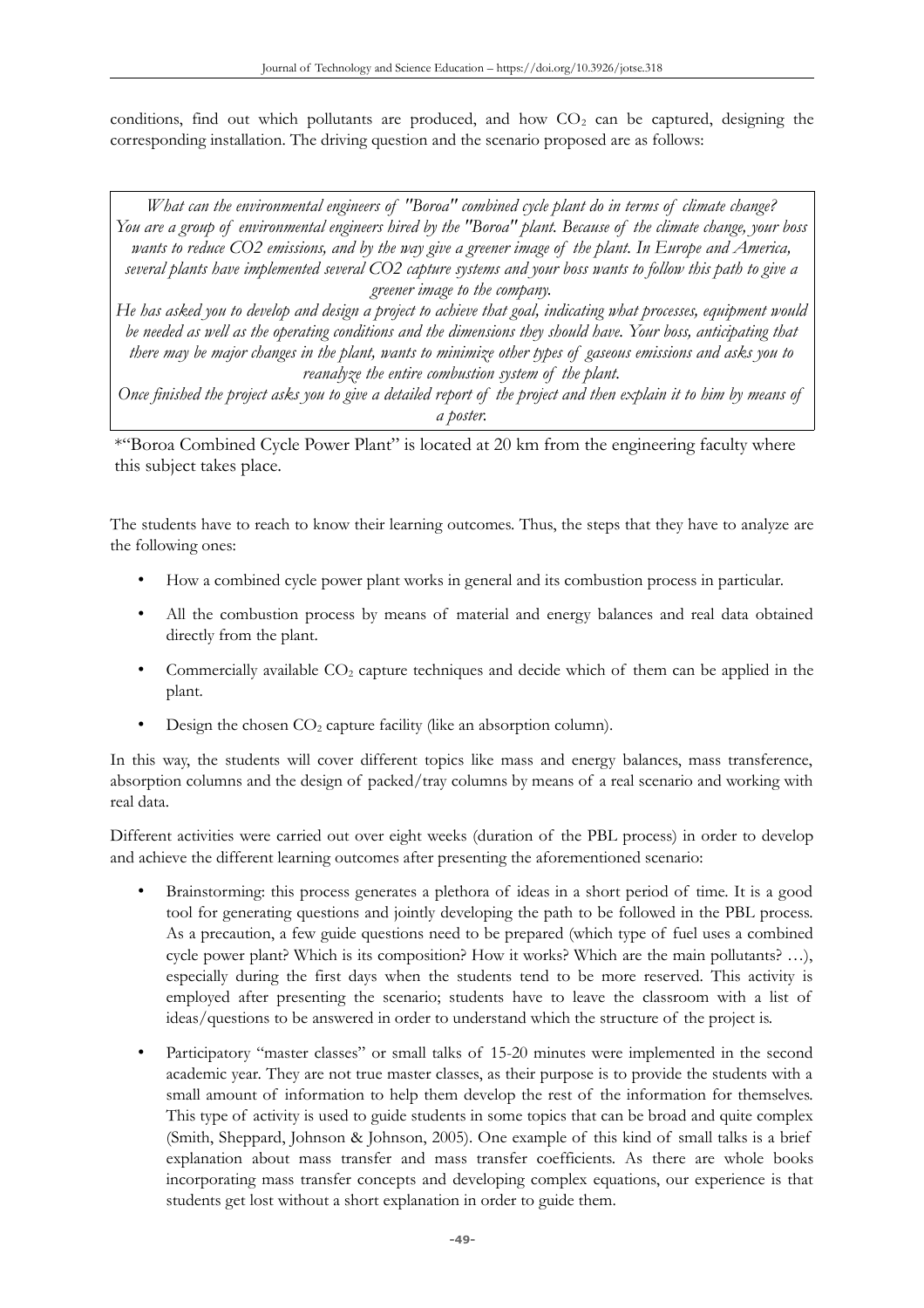- Jigsaw puzzle: each team member or each team (depending on the jigsaw puzzle) takes responsibility for one aspect of the problem, and then all the information is shared with the other team members or with the other groups. Expert teams were also formed among those students responsible for the same aspect.
- Pooling of results: after working on a certain activity (usually after Jigsaw puzzles), each student group shares its conclusions, prompting a discussion among them. The aim was to promote analytical, evaluative and creative thinking.
- Tasks-solving in groups: the great advantage of solving tasks in groups lies in the use of synergies. Thus, students move forward more efficiently in their learning process. Along the PBL, apart from the main report that gives a solution to the initial scenario or project, the students have different deliverables related to the different concepts that have to be developed and appeared in the initial brainstorming process.
- Computing labs: a chemical process simulator was used in order to calculate the required thermodynamic properties in PBL (only during 2012-13 & 2013-14).
- Oral presentations: students have to carry out two oral presentations along the 8 weeks of the PBL. The professor appoints, at the time of presenting, which team member starts presenting, finishes… this action is related to the individual accountability; all team members must know every point of their work.
- Poster: once the project had finished, students had to write a report and make an oral presentation with a poster. The use of a poster requires students to summarize the project by selecting only the most relevant information.
- Tutorials: both individual and in groups.

As it has been previously mentioned, sundry other activities were implemented in the 2014-2015 academic year with the purpose of correct some malfunctions observed in the initial design of the PBL and improve the self-learning process by means of an increase of the motivation. In some deliverables, we noticed that students felt a bit disoriented due to the difficulty and amount of the concepts/information that they had to develop. Thus, before asking for deliverables more classroom activities were designed (three more Jigsaw puzzles were implemented) in order to take in the concepts little by little. Moreover, hardly individual assignments were designed and it was not possible to ensure the individual accountability so two "minimum knowledge tests" were included during the PBL. These tests measure the acquisition of basic knowledge of each student and they have to pass them if they want to pass/keep on the PBL. Moreover, in order to increase their motivation and be in contact with more real processes a visit to a gassteam turbine power plant (directly related to the presented scenario) and lab experiments working with lab scale pilot plants were also included. In 2015-2016 academic course some additional changes were performed in order to optimize the student's and professor's workloads; peer-to peer evaluations were included in order to decrease professor's work amount and the assignment of two deliverables were reduced. These changes are described in the following paragraphs:

• Visit to "Boroa" gas-steam turbine power plant: Prior to the visit, the students have to understand how the combustion takes place and they have to guess which data are required in order to check the combustion process. After the visit to the gas-steam turbine power plant, the basic scenario is settled and the visit can provide to the students with an additional source of information. The students thoroughly enjoy the visit, as it was closely linked to the PBL process. They had a chance to ask numerous questions, get real data to face their assignment and gain a better understanding of the real performance of a gas-steam turbine power plant.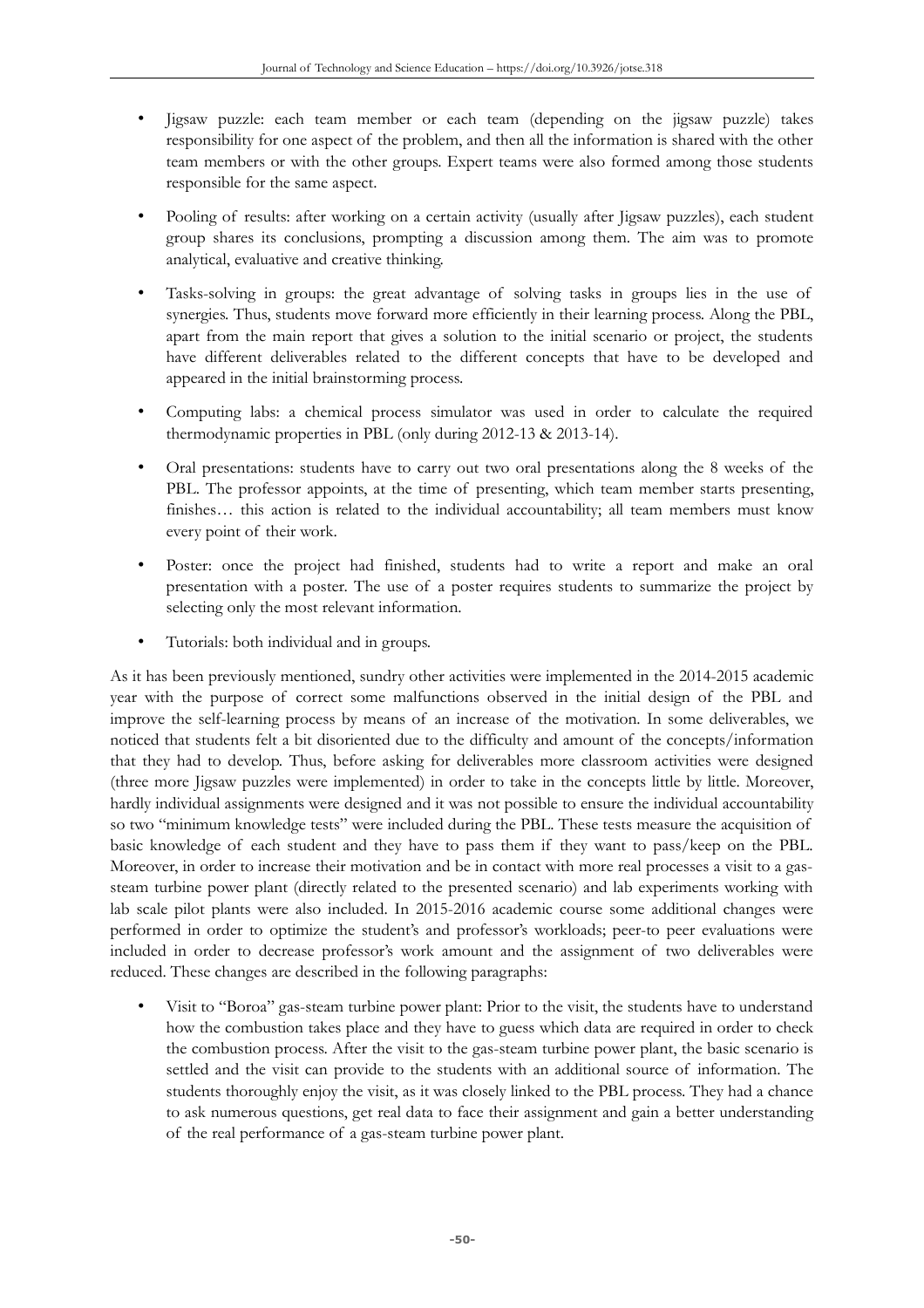- Peer-to-Peer evaluation: after solving problems in groups, peer-to-peer evaluations were proposed. The aim of this activity was to develop the students' analytical and evaluative skills. Moreover, this kind of activities helps to balance the professor's work load.
- Lab experiments: CO<sub>2</sub> absorption lab experiments were carried out using a lab-scale pilot plant. These experiments help students to understand the operation of an absorption column much more clearly.
- Minimum knowledge tests: two different individual tests were held during the PBL, with the aim being to ensure that all the team members develop the required minimum skills during the learning process.

A large workload was included when each of these activities were designed. One of the reasons of designing such a workload is to avoid the possibility of performing all the work by only one team member. A positive interdependence wants to be ensured in the way that all team members need to use the information that other team colleagues have. Moreover, classroom hours were also used to develop the activities, thus, students have to work together, face to face, learning from their mates and sharing their knowledge (Prieto, 2007). However, some activities like the "minimum knowledge tests" or the oral presentations, that have to be done in a random order decided by the professor, are also included in order to ensure the individual accountability and avoid the presence of team members that do not do anything.

Jigsaw puzzles are one example to perform cooperative learning skills taking into account all the previously mentioned considerations. This technique structures the work in teams but with the mentioned positive interdependence. This activity was utilized 3 times along this PBL design. In the following steps one of them is explained:

- 1. The professor wants to develop thermochemistry to be applied afterwards in combustion systems. For that purpose, this topic was divided in three documents where the starting point is an everyday situation in order to motivate them.
	- Saturation point, phase change, effect of pressure and temperature:
		- The students have to understand why pasta is cooked in 10 minutes but it takes longer if it were cooked on top of the Everest Mountain.
		- The students have to understand why cooking in a normal pot takes longer than in an express pot.

These are only easy examples that only take a few time and allow to link everyday situations with thermochemical concepts included in the Academic Plan.

- Once these situations are understood, the students have to solve one exercise related to the saturation point and phase change.
- Enthalpy of reaction and formation enthalpies:
	- When I burn wood some gases and heat is released. Why? Students have to investigate why in some cases heat is released from a chemical system and some other times heat must be added to them. They have to discover what the "enthalpy of reaction" is and how it can be calculated.
	- Once they understand it they have to solve an exercise in order to calculate the enthalpy of reaction of a certain reaction at a certain temperature.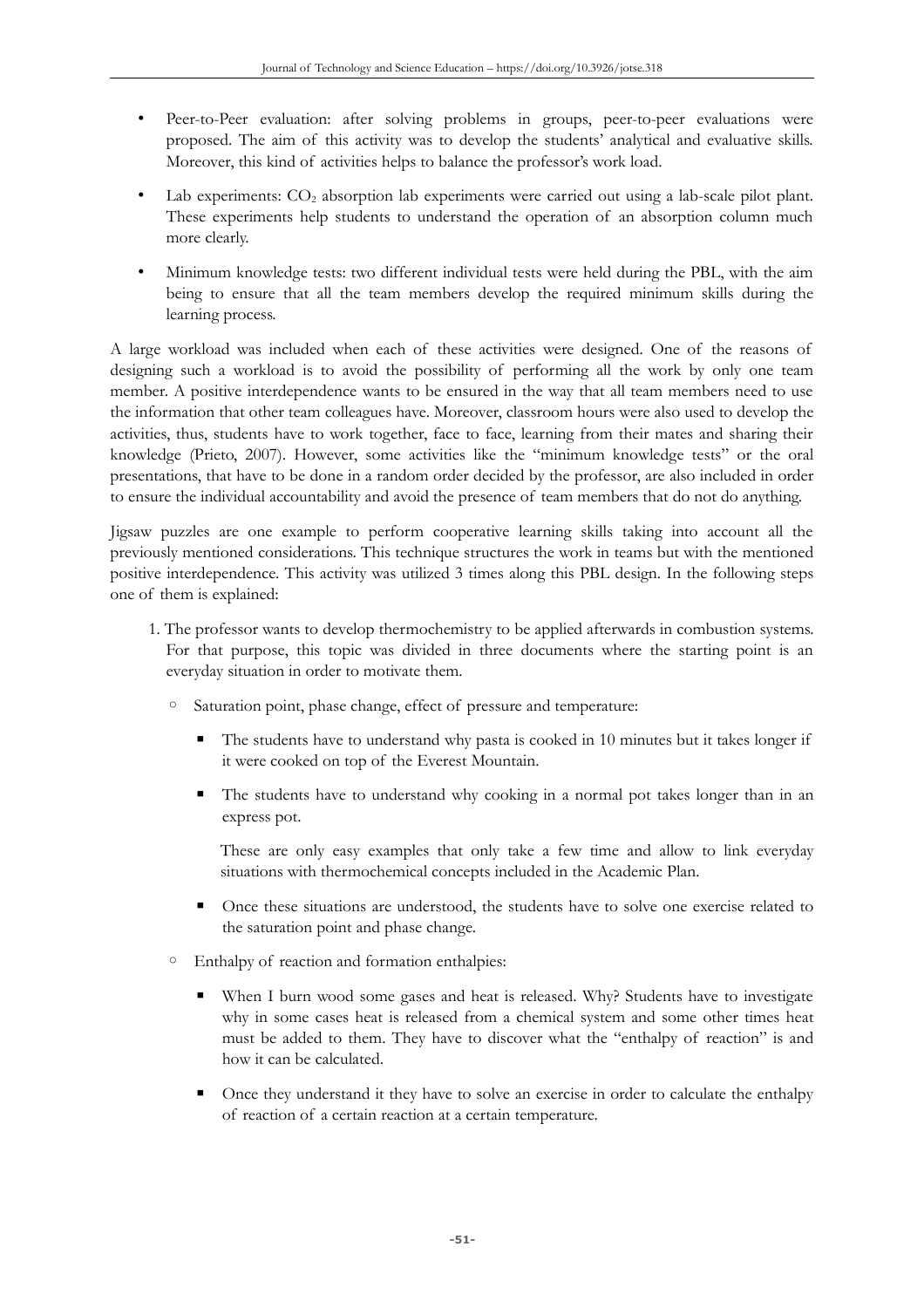- Heating value, adiabatic flame temperature.
	- What is the "heating value" that appears in the Natural Gas invoice that we receive every month at home? What does it mean?
	- Once they understand this concept they have to apply it in a certain exercise.
- 2. Students are divided in groups of three and each member will be assigned with one of the previous tasks that have to develop in his/her own. All the students with the same number (see Figure 1) have to develop the same task.
- 3. Once the estimated time for the previous step is gone, all the students with the same numbers will meet together in the so-called "Experts' meeting". They will share all the information, check if all reached to the same conclusion and finally they will try to see which the best way is to transmit this information to the rest of the team mates
- 4. In the 3rdstep, the original teams meet back and each team member explains his/her part to the whole team. They have to realize that the first to task are connected since when calculating a certain enthalpy of reaction phase changes are also involved. Besides, the 2nd and the 3rd tasks are also connected since the heating value is one way to give a certain enthalpy of reaction (for combustion processes).
- 5. Finally, each team has to evaluate what they learned and has to apply all these concepts solving a simple energy balance of a simple industrial process. Afterwards, they have to apply all these concepts when trying to give a solution to the proposed initial scenario.



Figure 1. Main steps of Jigsaw Puzzle activity

Besides all these activities, other tasks were used to control the normal functioning of the teams and identify any possible team dysfunctionalities. The students did two different tests in the middle and at the end of the PBL. The purpose of these two tests was to check each team's performance. In the first test, each team had to evaluate (answer some questions) their behaviour as a team (self-assessment). In the other test, each member of the team had to evaluate their peers individually, as well as themselves, by means of a questionnaire (self- and co-assessment).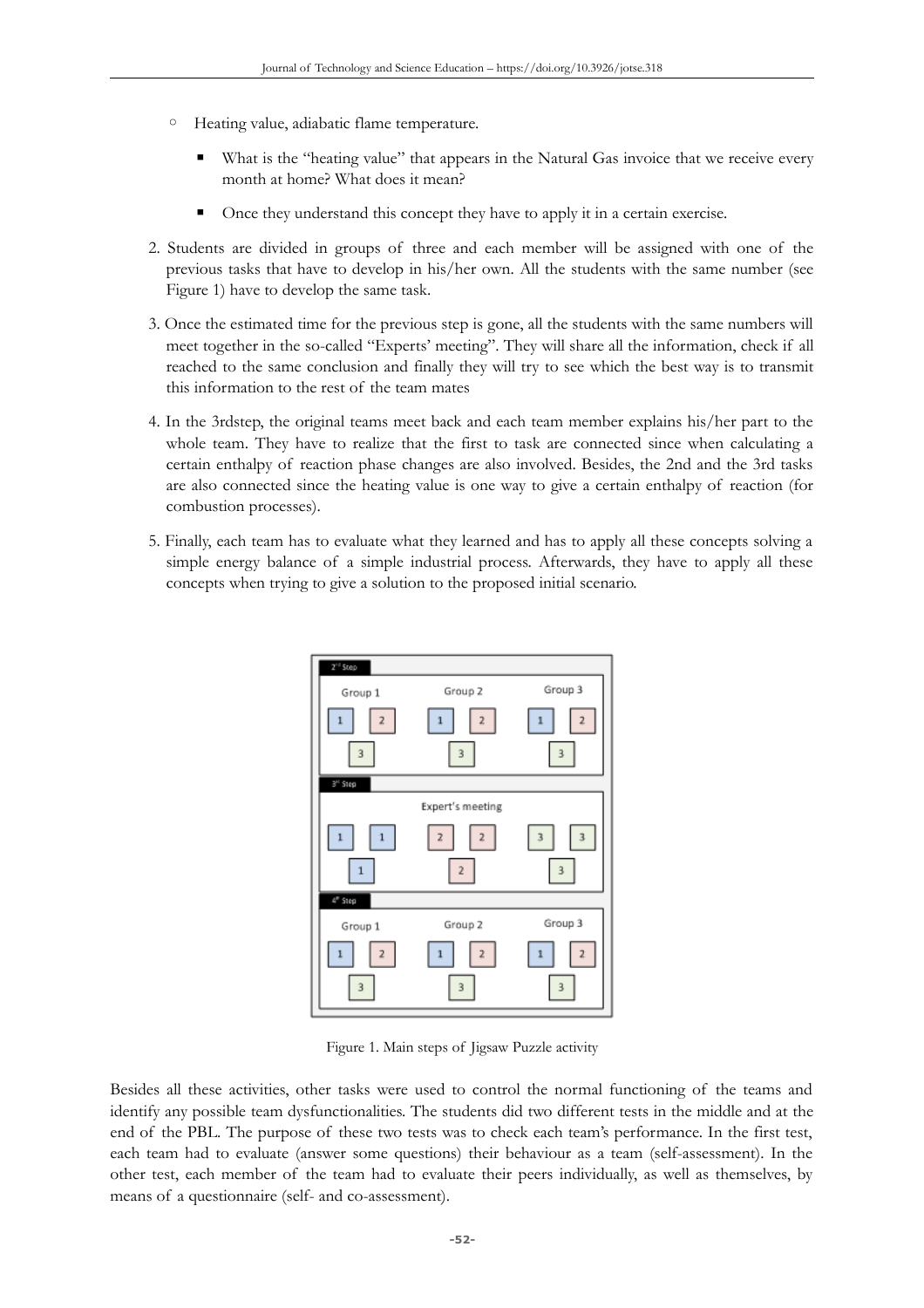Figure 2 shows the existing relationship among all the deliverables and activities. On the one hand, there are three types of deliverables:

- Those that are not evaluated and are related to the control of each team's normal functioning, and identify possible team dysfunctionalities.
- Those related to the development and fleshing out of concepts.
- Those related to the solution of the initial scenario considered.

On the other hand, all the activities described above are carried out just before the deliverables, as most of these activities are designed to develop concepts.



Figure 2. Relationship between the activities and different deliverables

## **3.2. Information sources and other resources**

The use of new information and communication technologies (ICTs) has had a major influence on the development of PBL, as they reduce time and space limitations. Students can save time and better organize their presence, or not, at the university's facilities, as they can use the university's resources to look up information remotely via a VPN connection. Furthermore, the use of "Learning Content Management Systems" allows lecturers to supervise work, as well as share information with the students. In this case, a Moodle version customised by the University of the Basque Country (eGela) was used.

The students' main information sources were books and eBooks from the faculty library, certain websites (only recognized or well-known websites were recommended), scientific research articles, data sheets prepared by the lecturer, and the aforementioned visit to the power plant.

## **4. Evaluation**

The evaluation of both the project and the course have changed over the course of the four years under study. Therefore, this section describes and explains the differences.

## **Academic year 2012/13**

The overall course assessment was as follows:

- A final exam: 60% of the total mark
- PBL methodology: 35% of the total mark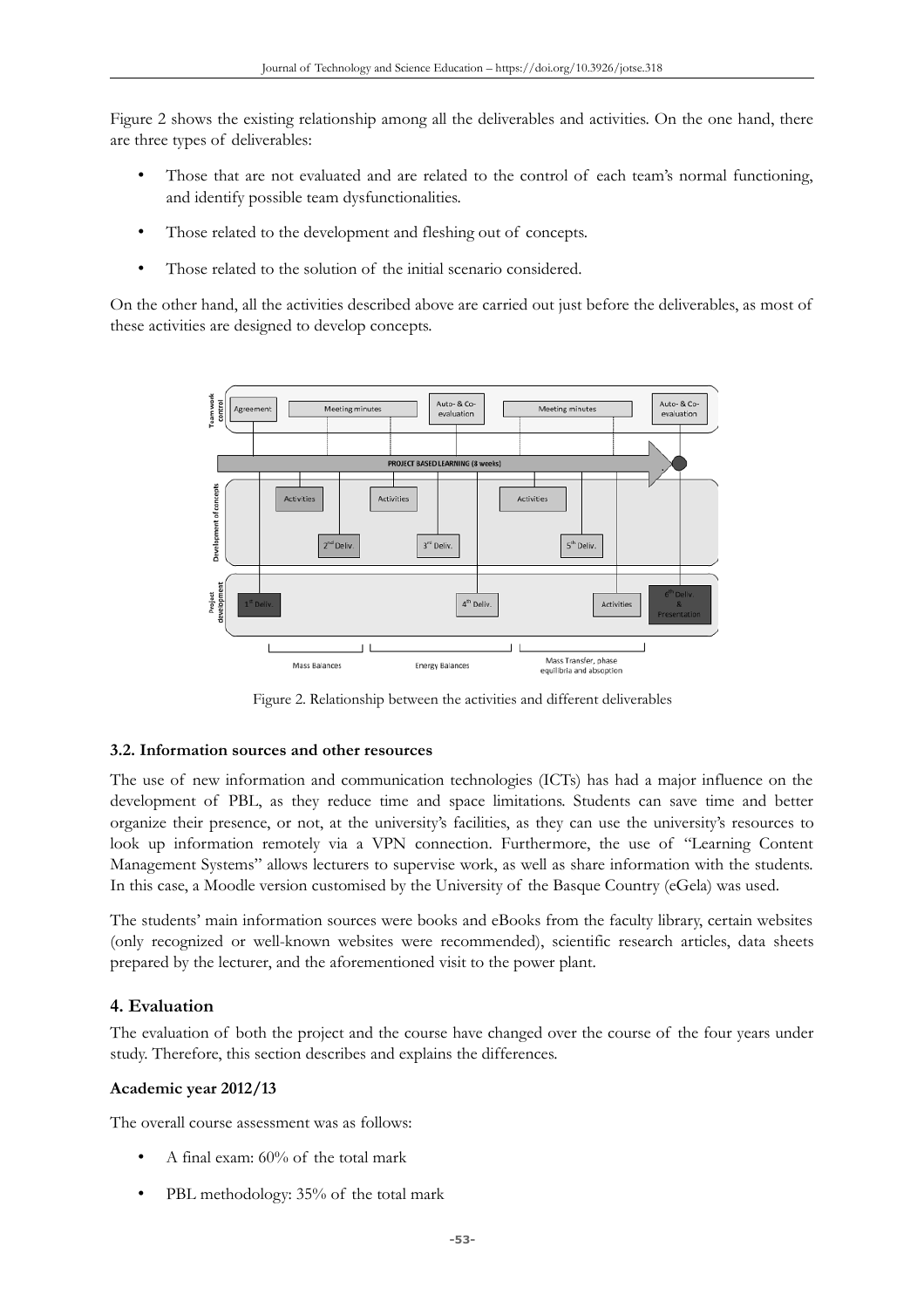• Computing lab: 5% of the total mark. Aspen Plus usage was evaluated

An individual exam was held at the end of the course; the learning outcomes achieved both in the PBL project and with the traditional methodology (second semester) were evaluated. Hence, the students should have developed the required competencies and gained a minimum knowledge that had to be proven in the final exam. Passing the exam was a compulsory requirement for successfully completing the year. This exam involved the design of different operating units, and certain questions had to be discussed.

In the case of the PBL project, students were evaluated according to different deliverables. In 2012/13, seven deliverables were addressed, all of which were compulsory, but three of them were not evaluated.

- 1. Founding charter. This deliverable is related to the formation of the groups. Each group was formed by three students, and they had to sign an agreement in which they had to set their own rules, responsibilities, and each team member's role. This deliverable was not evaluated.
- 2. Analysis of project needs. After a brainstorming process, students had to identify the environmental problems derived from fossil-fuel combustion and possible solutions for reducing SO2 emissions. This deliverable was not evaluated.
- 3. Flow chart of the proposed scenario  $(10\%)$ . Students had to draw up a flow chat of their process, and select a coal, indicating its elemental and proximate composition. In addition, they had to estimate its Higher Heating Value.
- 4. The proposed scenario's mass/energy balances and pertinent environmental regulations. In this case, and according to the megawatt rating, students had to calculate the required amount of coal and calculate the mass balance of the combustion process, indicating the outlet gas composition. In addition, students had to check the corresponding emission limits (legislation) in order to find out how much  $SO<sub>2</sub>$  had to be removed.
- 5. Mass-transfer. In this case, after brainstorming mass-transfer processes, students individually had to answer several questions related to chemical equilibrium, Fick's Laws, diffusivity or diffusion coefficients, global and individual mass-transfer coefficients, etc. This deliverable was not evaluated.
- 6. Jigsaw puzzles (25%). Students worked on three different tasks, with one of them being assigned to each member of the group. Those students responsible for the same task formed a new group, and prepared their task in depth. Thus, a member of each group became an expert in one of the tasks. After preparing the tasks, each team member returned to their original group, and they pooled all the information.
- 7. Poster (50%). Taking into account all the calculations performed in the previous deliverables (mass and energy balances, the mass-transfer phenomenon, chemical equilibrium, the use of tray towers or packing towers, the design of scrubbers...), students had to defend their project in front of their peers and two lecturers: the one in charge of the course and an additional guest lecturer with expertise in the field.

# **Academic year 2013/14**

The overall assessment percentages for passing the course were maintained in 2013-2014. The main difference involved the number of deliverables. In this case, there were fewer deliverables (numbers 2 and 5 were removed), and the scenario was changed slightly. The main goal was also to burn coal in a typical coal-fired thermal power plant, with the design of a fixed number of scrubbers. However, on this occasion the megawatts and other parameters, such as air feed and the production of  $SO<sub>3</sub>$ , NO and N<sub>2</sub>O, were pre-set. The project was not therefore as open as in the previous year. This year, the learning outcomes related to the mass transfer were covered by participatory master lectures. As this topic is very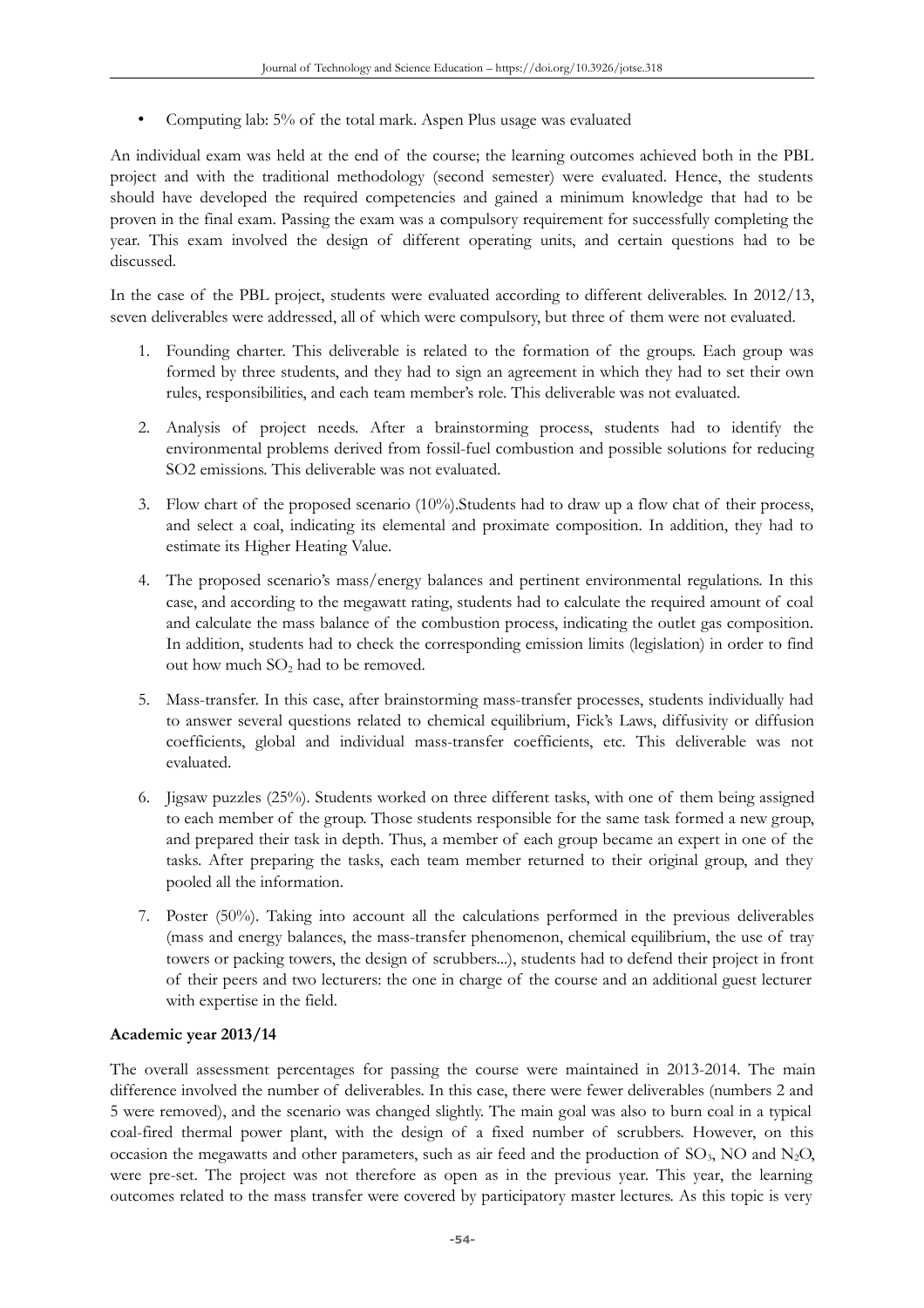extensive, and learning from the experience of the previous year, it was decided to instruct students through participatory "master classes".

# **Academic years 2014/15 and 2015/16**

The assessment percentages were tweaked slightly:

- PBL methodology: 45% of the total mark
- A final exam that covered only those concepts that were not evaluated in the PBL (i.e., the concepts studied during the second semester according to a traditional methodology)
- Lab experiments: 10% of the total mark.

In this case, the exam covers only the syllabus of the second part of the course, which is based on a traditional methodology, and its weight therefore decreases in the total mark for the year. In addition, the weight of the PBL increases to 45%, and as mentioned above, two separate minimum knowledge tests were incorporated into the year.

The deliverables evaluated in this case were as follows:

- 1. Analysis of the scenario presented (5%): students analyse the scenario and describe the project's different possible stages or steps. Moreover, the students are required to describe the key concepts of a Combined Cycle Power Plant, and check regulatory atmospheric emission levels (legislation).
- 2. Problem-solving in groups Mass balances (5%): after working on different concepts related to mass balances, each group of students had to solve a given mass balance problem.
- 3. Problems-solving in groups Energy balances (10%): after working on different concepts related to energy balances, each group of students had to solve a given mass and energy balance problem.
- 4. Study of the combustion process in a Combined Cycle Power Plant (35%): students had to build the mass and energy balances applicable to a specific power plant near the university. The students had the opportunity to visit this power plant and ask the necessary questions to gather missing data for their calculations.
- 5. Problem-solving in groups Absorption towers (10%): after studying mass-transfer phenomena and solving a jigsaw puzzle with three different elements (packing towers, tray towers, and adsorption processes), students are required to design a specific adsorption tower in groups.
- 6. Final report and presentation (25%): students report on the project's development, addressing all combustion mass and energy balances, as well as the design of the solution they found for the CO2 capture process. Moreover, they had to prepare a small poster to summarize the relevant information in order to present the project to their peers, the lecturer and an additional guest lecturer with expertise in the field.

The final 10% of the overall mark for PBL corresponds to the two minimum knowledge tests.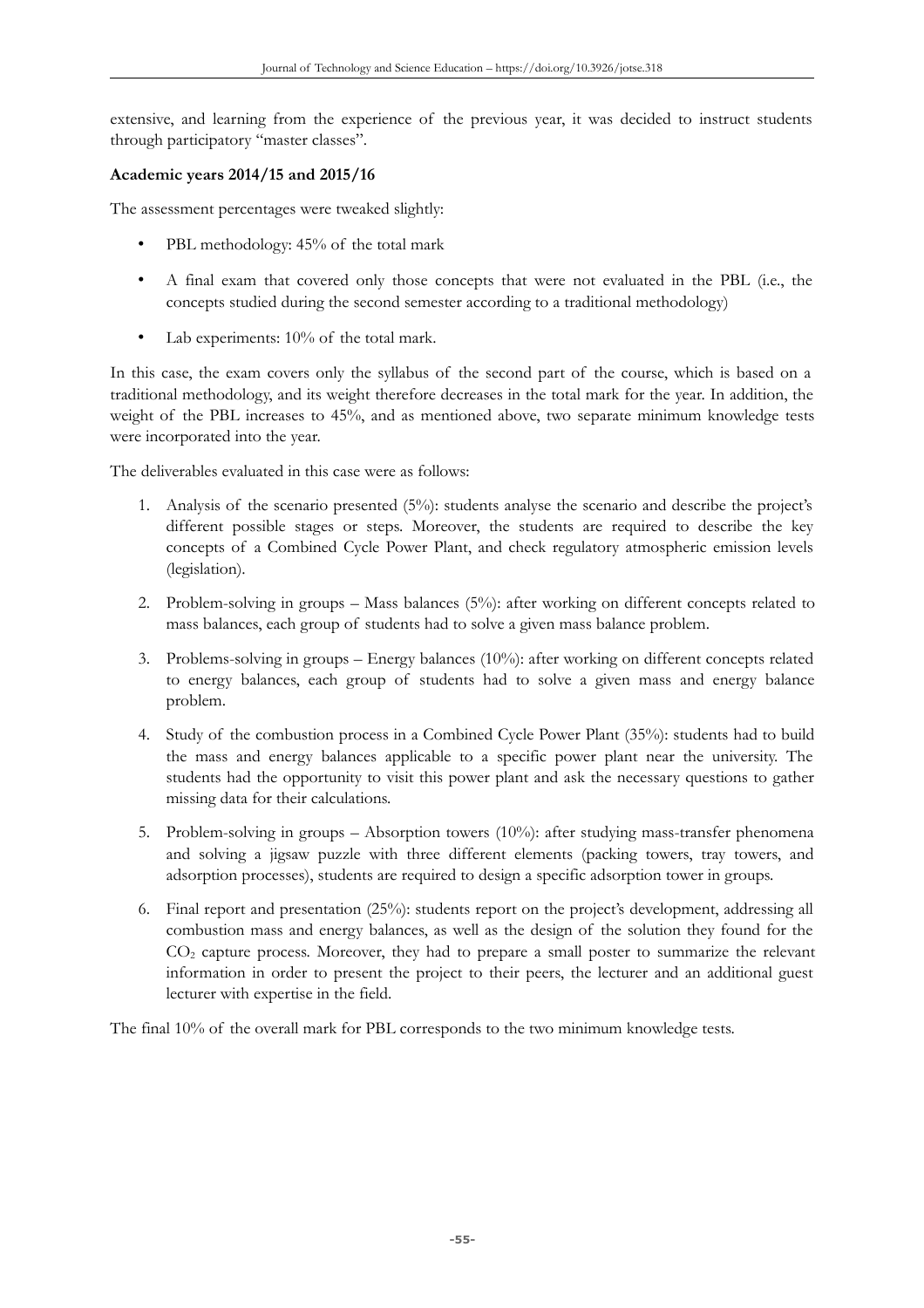# **5. Results and discussion**

# **5.1. Academic results from the lecturer's perspective**

Overall, the feedback obtained over the four years was quite positive in terms of the working atmosphere, the quality of the work, and the learning outcomes achieved. Most of the pre-set activities turned out satisfactorily, and they all fulfilled their purpose. The dialogue between lecturer and students was very fluid. This made it easy to guide the students in the right direction. Teamwork was also satisfactory, and no dysfunctionalities were detected among the members of each team. In the middle and at the end of the PBL, self and co-assessment questionnaires were filled out by the students (see Figure 2), and no problems were detected within the teams.

One very positive aspect of implementing PBL is that students learn to make decisions. They are used to solving specific closed problems, while in PBL, they have to set their own goals, and they have to fix some parameters and calculate others… Thus, they made use of the recommended bibliography, and the visit to the power plant company was very useful, as they had already studied the process and were able to make intelligent questions in order to gather the data they needed.

One difference in 2014-2015 was that the PBL methodology was implemented in two different groups (G1 and G2), each one having 10 members (only one group of 12 students in 2012-2013, 2013-2014 and 2015-2016). Both groups correspond to the same course, degree and period of time; the only difference was the language used, Basque in one case and Spanish in the other. The same activities and the same deliverables were involved in both groups, but the results obtained were different in both cases. In one of the cases (G1), the students were much more active, with the brainstorming processes and the classroom discussions being much more rewarding. Therefore, an important conclusion is that the success of the proposed activities depends on the type of students.

In general, it may be stated that students keep abreast of their work during the PBL process, which helps when carrying out different activities in the classroom. By contrast, during the second half of the course, when a traditional teaching process was followed, it was observed that the students did not keep up with the work, and this difference in their attitude was reflected in the final marks. Figure 3, Figure 4, Figure 5 and Figure 6 show that the marks for PBL were much better than the marks obtained for the whole year. (A represents a success rate of between 90 and 100%, B between 70 and 90%, C between 50 and 70%, and D below 50%). Nobody failed (D) the PBL course in any of the academic years, but there are several fail grades overall, which means that knowledge acquisition using a traditional methodology was not as satisfactory as during PBL.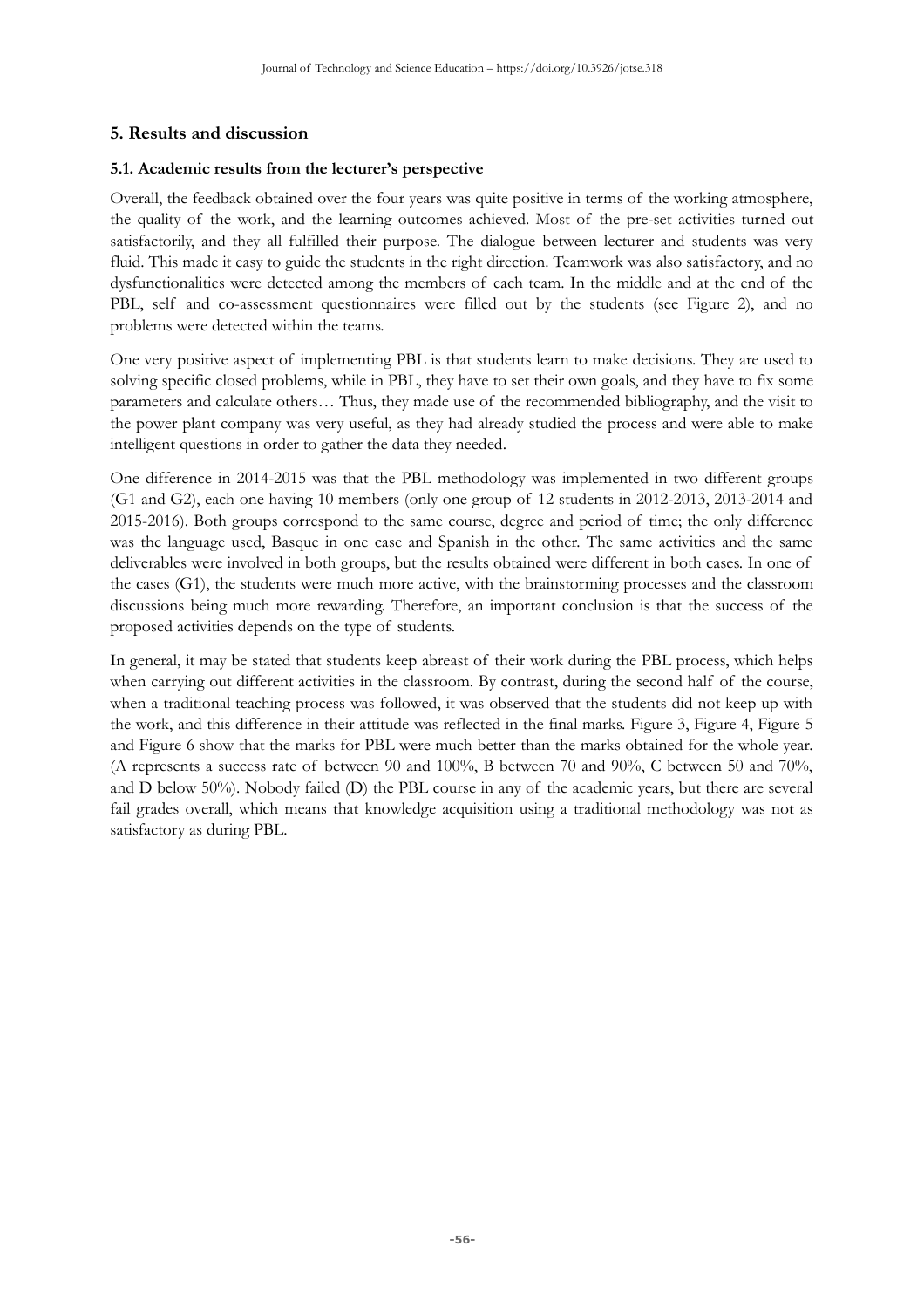

Figure 3.Marks for PBL and the whole course in 2012-2013



Figure 4. Marks for PBL and the whole course in 2013-2014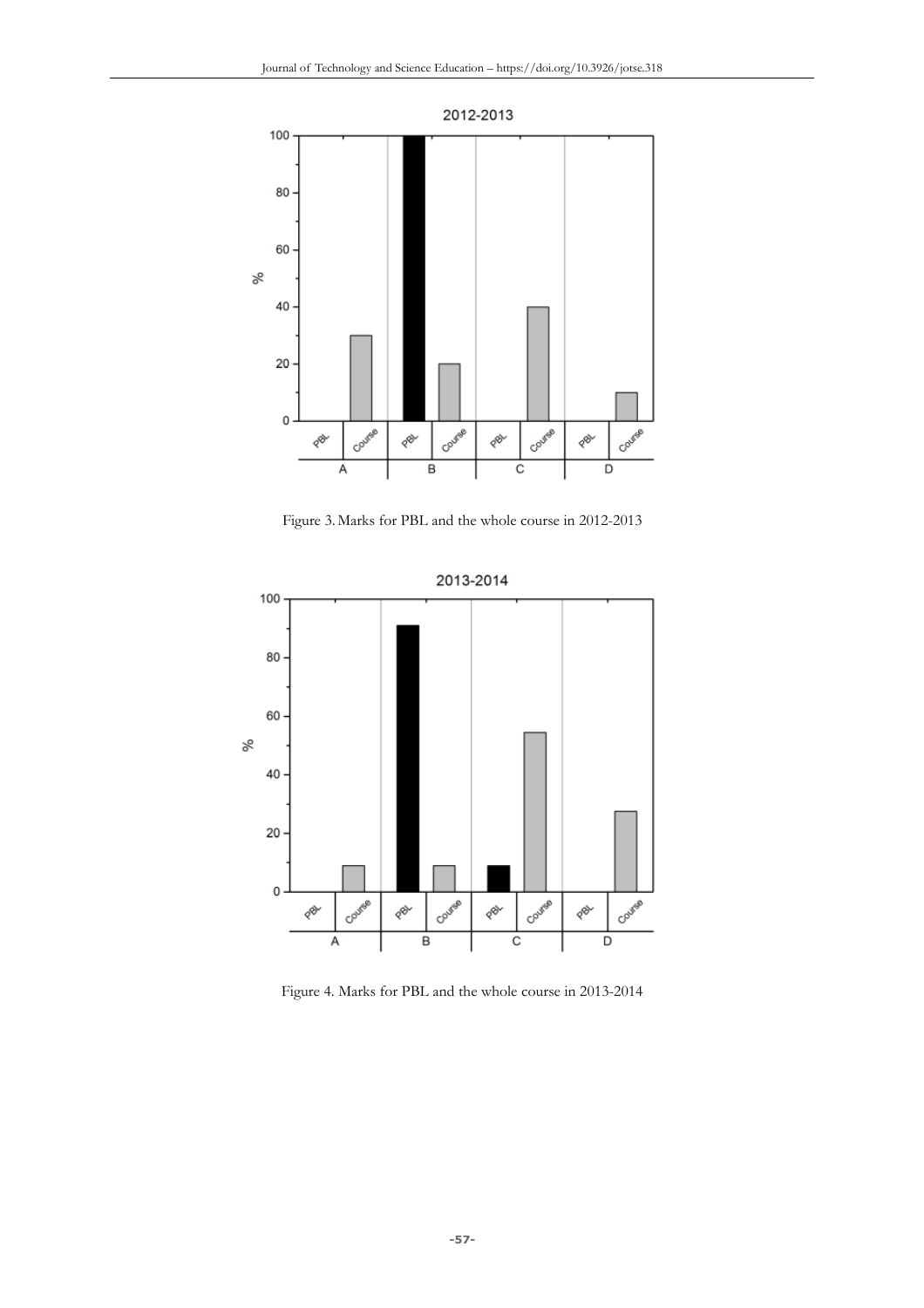

Figure 5. Marks for PBL and the whole course in 2014-2015



Figure 6. Marks for PBL and the whole course in 2015-2016

#### **5.2. Student feedback on PBL**

After finishing the PBL, the students filled in an anonymous questionnaire to analyse their learning process during the course, their motivation, their opinion about the different activities involved in PBL, and the main problems or drawbacks they had encountered. A brief summary of the questionnaire's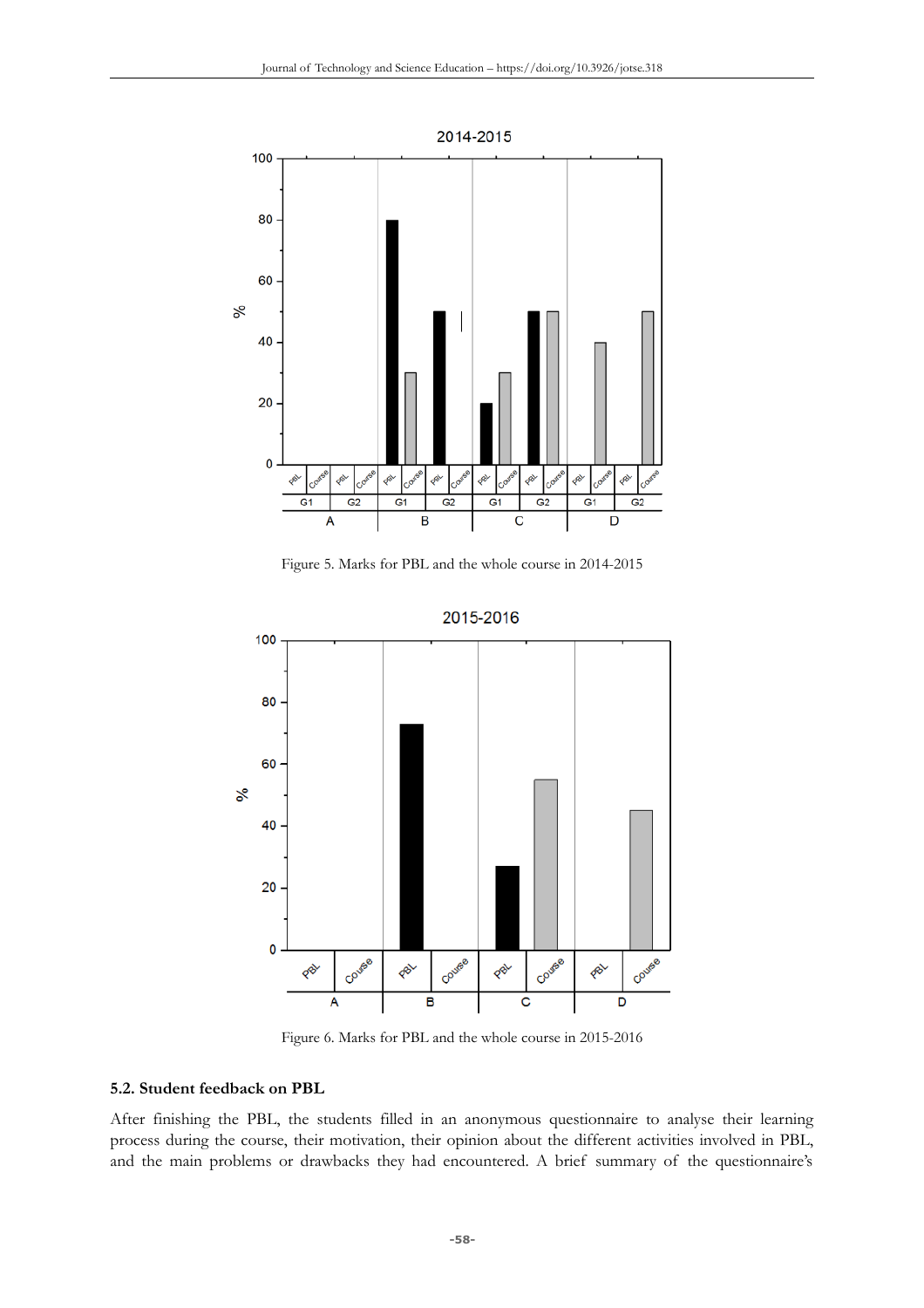results is provided in Table 2a. This information is essential for helping lecturers to improve the PBL course and increase student motivation, with the specific aim of enhancing their learning process.

The increase in student motivation with respect to the traditional methodology is confirmed; however, there is no correlation between student motivation and academic results. The best results in terms of motivation were recorded in the last three academic years, yet the corresponding academic results were worse than in 2012/13.Although this statement seems to be in disagreement with published literature ("Less Talk, More Action: Improving Science Learning," 2011), it must be taken into account in 2012/2013 academic year, this methodology was completely new for both, students and professor, and probably the real motivation rate of students and the evaluation tools employed had room for improvement. This fact can also be supported with the data in which only 42% of the students would continue or choose again the PBL methodology if they could select it for other courses(data achieved from the students' survey). Moreover, Dinsmore and Alexander (2012) and Gibbs and Simpson (2004) discuss how the usage of evaluating valid tools is essential to get appropriate learning measurements.

In addition, leaving aside this first year, the students in the last three years felt they learned more than with the traditional methodology. The project's assessment was very good for these students, and they would like to continue with this type of methodology in the future. However, some students think that the use of this type of active methodology is conditioned by the nature of the subject. In 2013/14, 89% of the students said they would like to continue with this type of methodology, while in 2014/15 there was a drop to 60%. On the one hand, this drop could be related to the higher motivation rate among students in 2013/14, but on the other hand, it should be noted that several students in 2014/15 found the methodology very positive, but they would not continue with it due to the high workload it involved. Moreover, it must be remarked that, as it is previously explained, in 2014-2015 academic year some more activities were implemented which led them to a higher work amount both for students and for the professor. For this reason, the later design had to be slightly adapted in 2015-2016 academic year, reducing the assignments of some deliverables and introducing peer to peer evaluations in order to reduce both student's and professor's work load. In 2015/16 the percentage of students that would continue with the PBL raised to 83%being the main reason of those students that would not continue with the PBL the high workload, although they think that they learn more efficiently. Therefore, it can be concluded that the PBL design was better than the previous ones in the last academic year. The presence of two highly motivated students or not may affect considerably the results of the questionnaires but overall, it may be stated that the feedback is positive. The problem of the student workload, or at least their subjective assessment, seems to be a common problem in general in the ECTS studies (López-Pastor, 2011).

Finally, as mentioned above in "Academic results from the lecturer's perspective", in the 2014/15 academic course the same project was applied to two different groups of 10 members each one. It has already been discussed that the academic results were quite different between the groups; however, the results for motivation, self-learning, project evaluation, and the other parameters were fairly similar in both groups.

In general, students prefer active methodologies to the traditional approach, but the main criticism is the amount of time they need to dedicate to preparing PBL, and the fact that they are evaluated both during the PBL process and in the final exam. In response to these grouses, in the last two academic courses the project's learning outcomes were not evaluated in the final exam. This change seems to improve the project's appraisal by the students, as the number of very highly satisfied students peaked in the final year studied.

Therefore, although there are certain reservations about the active methodology used throughout the course, it may be stated that the students' overall opinion is positive. Motivation is higher than with the traditional approach, and teamwork enhanced the relationship among students, and the dialogue between students and lecturer is also more fluid, with all these factors leading to a constructive working atmosphere in which the students oversee their own learning process.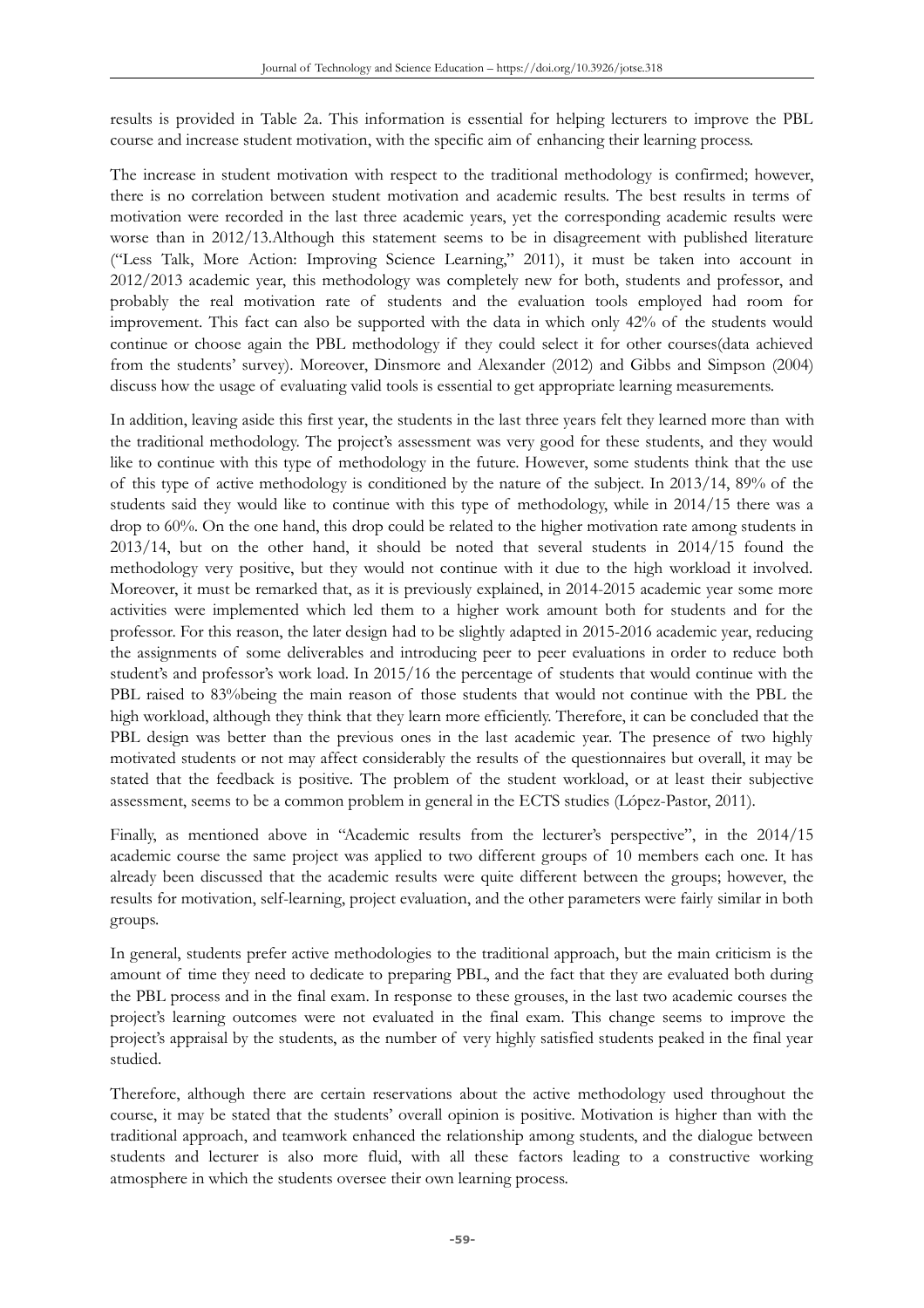|              | Project rating |       |       |                |       | Increase in motivation |       |       |                | Development of self-learning |       |         |        |       |       |
|--------------|----------------|-------|-------|----------------|-------|------------------------|-------|-------|----------------|------------------------------|-------|---------|--------|-------|-------|
| Academic     | 12/13          | 13/14 | 14/15 |                | 15/16 | 12/13                  | 13/14 | 14/15 |                | 15/16                        | 12/13 | 13/14   | 14/15  |       | 15/16 |
| vear         |                |       | G1    | G <sub>2</sub> |       |                        |       | G1    | G <sub>2</sub> |                              |       |         | G1     | G2    |       |
| <b>Not</b>   | $0\%$          | $0\%$ | $0\%$ | $0\%$          | $0\%$ | 25%                    | $0\%$ | $0\%$ | 10%            | $0\%$                        | $0\%$ | $0\%$   | $0\%$  | $0\%$ | $0\%$ |
| satisfactory |                |       |       |                |       |                        |       |       |                |                              |       |         |        |       |       |
| Satisfactory | 50%            | 8%    | 12%   | 30%            | $8\%$ | 25%                    | 17%   | 37%   | 30%            | $0\%$                        | $0\%$ | $0\%$   | 25%    | 10%   | $0\%$ |
| Highly       | 50%            | 84%   | 63%   | 50%            | 50%   | 50%                    | 75%   | 38%   | 50%            | 50%                          | 100%  | $100\%$ | 63%    | 40%   | 83%   |
| satisfactory |                |       |       |                |       |                        |       |       |                |                              |       |         |        |       |       |
| Very highly  | $0\%$          | 8%    | 25%   | 20%            | 42%   | $0\%$                  | 8%    | 25%   | 10%            | 50%                          | $0\%$ | $0\%$   | $12\%$ | 50%   | 17%   |
| satisfactory |                |       |       |                |       |                        |       |       |                |                              |       |         |        |       |       |

|     | Would you like to continue with this methodology next year? |       |       |       |                    |  |  |  |  |  |  |
|-----|-------------------------------------------------------------|-------|-------|-------|--------------------|--|--|--|--|--|--|
|     | 12/13                                                       | 13/14 | 14/15 | 15/16 |                    |  |  |  |  |  |  |
|     |                                                             |       |       | G2    |                    |  |  |  |  |  |  |
| Yes | 42%                                                         | 99%   | 57%   | 60%   |                    |  |  |  |  |  |  |
| No  | 58%                                                         | $1\%$ | 43%   | 40%   | 170/0 <sub>1</sub> |  |  |  |  |  |  |

Table 2b. Results of student feedback, whether they would continue, or not, with this methodology in the following years

# **6. Conclusions**

One of the main conclusion to be drawn from the experience of the PBL process over four consecutive academic years is that the dropout rate has decreased to 0% in all the years under study, e.g., all the students attended the on-site lectures, worked on the project, felt more motivated and therefore they did not left the course. Some more specific conclusions from the learning process are as follows:

- The success of a given PBL project is subject to students' attitude and aptitude, as confirmed in 2014-2015.
- The use of "participatory master classes" or small talks of 15-20 minutes was positive for guiding the students in complex and broad topics, such as mass transfer. Thus, students were more highly motivated, avoiding moments of frustration when they became stuck and did not know how to proceed.
- The use of PBL led to the achievement of the course's specific learning outcomes, as well as those related to making oral presentations, writing reports, and working in groups.
- The motivation with this type of active methodology is higher than with traditional ones; teamwork enhanced the relationship between students, the dialogue between students and lecturer is also more fluid, and all these factors lead to a constructive working atmosphere in which the students oversee their own learning process.
- The groups are more heterogeneous when they are small, as in the present case (10 students per group). In such small groups the presence of two very motivated students or not can vary or affect the attitude of the whole group. Moreover, the questionnaires' results may differ considerably when the opinion of two students is very positive or very negative, since they represent 20% of the group.

From the lecturer's point of view, it was checked that the first PBL design was not the optimum one from both the design of deliverables and the evaluating phase. Thus, these aspects were modified along the academic years under study in this paper, and better results were obtained due to the improvements incorporated. The non-correct selection of the evaluation tools in the first year led to incorrect conclusions. Therefore, it can also be concluded that the training of the lecturer is essential.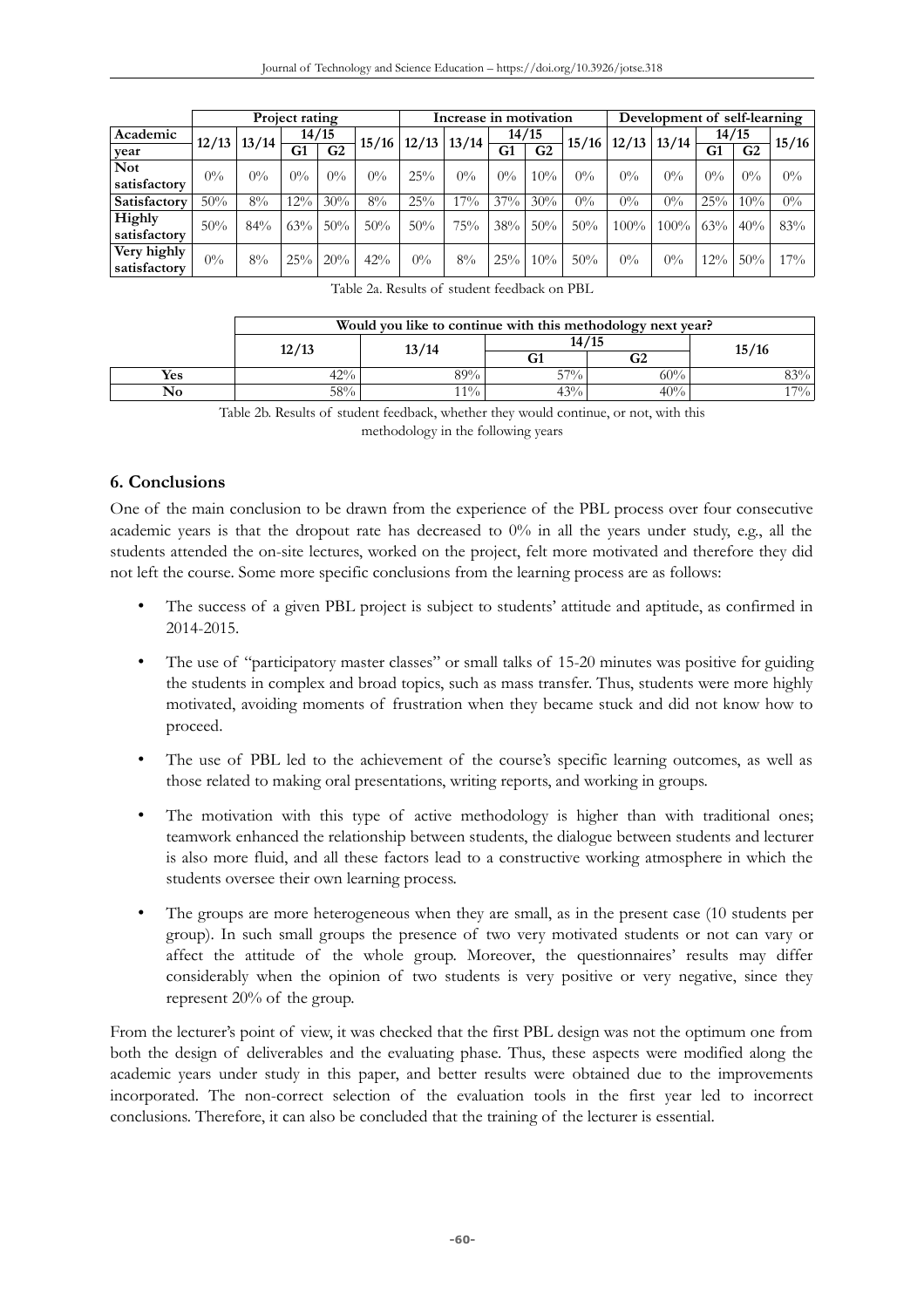#### **Declaration of Conflicting Interests**

The authors declared no potential conflicts of interest with respect to the research, authorship, and/or publication of this article.

#### **Funding**

The authors gratefully acknowledge the financial support for this work provided by the "Quality and Innovative Teaching Vice-chancellorship of the University of the Basque Country (UPV/EHU)" through the project entitled "PBL implementation in several courses in the field of knowledge of Chemical Engineering within Environmental Engineering and Industrial Technology Engineering degrees".

#### **References**

- Asikainen, H. (2014). *Successful learning and studying in Biosciences : Exploring how students conceptions of learning, approaches to learning, motivation and their experiences of the teaching-learning environment are related to study success*. University of Helsinki.
- Baptiste, S. (2003). *Problem-Based Learning: A Self-Directed Journey* (1st Ed.). Thorofase, New Jersey: Slack Incorporated.
- Barrows, H.S. (1996). Problem-based learning in medicine and beyond: A brief overview. *Bringing Problem-Based Learning to Higher Education: Theory and Practice*, 1996(68), 3-12. Wiley. <https://doi.org/10.1002/tl.37219966804>
- Bullard, L.G., & Felder, R.M. (2007a). A student-centered approach to teaching material and energy balances 1. Course design. *Chemical Engineering Education*, 41(2), 93-100.
- Bullard, L.G., & Felder, R.M. (2007b). A student-centered approach to teaching material and energy balances 2. Course delivery and assessment. *Chemical Engineering Education*, 41(3), 167-176.
- Cheong, F. (2008). Using a Problem-Based Learning Approach to Teach an Intelligent Systems Course. *Journal of Information Technology Education*, 7, 47-60. <https://doi.org/10.28945/178>
- Díaz, M. de M. (2006). Metodologías de enseñanza y aprendizaje para el desarrollo de competencias: orientaciones para el profesorado universitario ante el Espacio Europeo. Madrid: Alianza editirial. Retrieved from: [http://academicos.iems.edu.mx/cired/docs/tg/macroacademiaquimica/Compendio de](http://academicos.iems.edu.mx/cired/docs/tg/macroacademiaquimica/Compendio%20de%20libros%20sobre%20competencias.doc) [libros sobre competencias.doc](http://academicos.iems.edu.mx/cired/docs/tg/macroacademiaquimica/Compendio%20de%20libros%20sobre%20competencias.doc)
- Dinsmore, D.L., & Alexander, P.A. (2012). A Critical Discussion of Deep and Surface Processing: What It Means, How It Is Measured, the Role of Context, and Model Specification. *Educational Psychology Review*, 24(4), 499-567. <https://doi.org/10.1007/s10648-012-9198-7>
- Dolmans, D.H.J.M., Loyens, S.M.M., Marcq, H., & Gijbels, D. (2016). Deep and surface learning in problem-based learning: a review of the literature. *Advances in Health Sciences Education*, 21(5), 1087-1112. Springer Netherlands. <https://doi.org/10.1007/s10459-015-9645-6>
- Efstratia, D. (2014). Experiential Education through Project Based Learning. Procedia Social and Behavioral Sciences, 152, 1256-1260. Retrieved March 17, 2015, from: <http://www.sciencedirect.com/science/article/pii/S1877042814054299> <https://doi.org/10.1016/j.sbspro.2014.09.362>
- Ergül, N.R., & Kargın, E.K. (2014). The Effect of Project based Learning on Students' Science Success. *Procedia - Social and Behavioral Sciences*, 136, 537-541. Retrieved May 19, 2015, from: <http://www.sciencedirect.com/science/article/pii/S187704281403852X> <https://doi.org/10.1016/j.sbspro.2014.05.371>
- Felder, R.M. (1996). Active-Inductive-Cooperative Learning: An Instructional Model for Chemistry?. *Journal of Chemical Education*, 73(9), 832. <https://doi.org/10.1021/ed073p832>
- Felder, R.M., & Brent, R. (1994). Cooperative Learning in Technical Courses: Procedures, Pitfalls and Payoffs. *Reproduction* (Vol. 377038). Retrieved June 1, 2015, from: <http://www4.ncsu.edu/unity/lockers/users/f/felder/public/Papers/Coopreport.html>